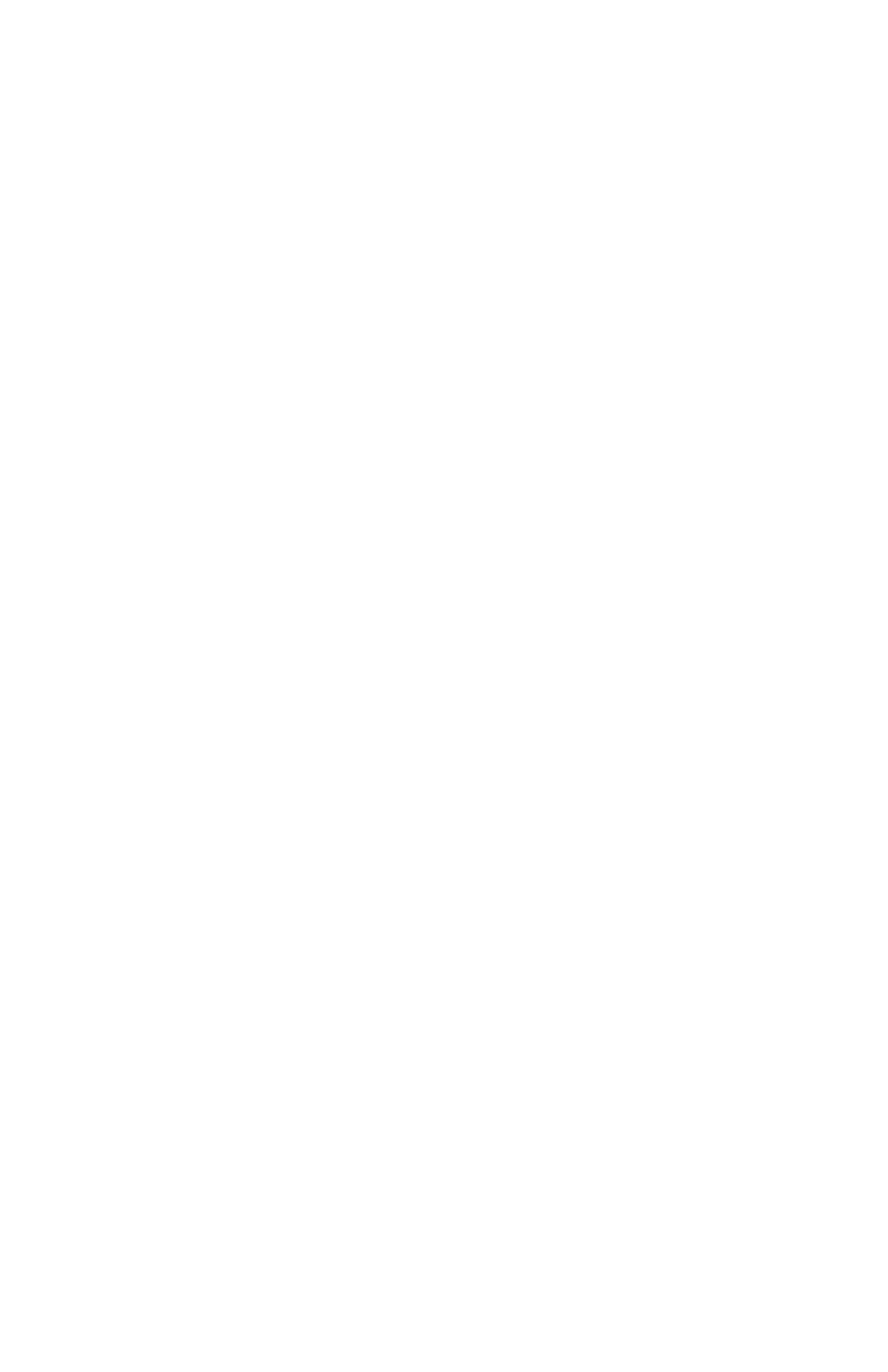# *HANDLING PRECAUTIONS AND END OF LIFE DISPOSAL*

This phantom is a disposable product and is not designed for extended use. It can be reused; however, as with any disposable training device, it will continue to deteriorate with each additional puncture.

#### When not in use, the phantom must be stored in an air-tight container, such as a ziplock bag to minimize desiccation. Warranty will not cover dehydration.

Technical questions should be referred to CIRS customer service at (800) 617-1177.



This product contains Zerdine, a non-flowing waterbased, polyacrylamide material which is fully sealed within the phantom housing. Zerdine contains trace amounts of residual monomer acrylamide CAS#79- 06-1. There are no known hazards when the phantom

is used and stored as intended. Zerdine is fully cured and will not leak from the housing. Damage to the integrity of the housing may expose the user to Zerdine containing trace monomer acrylamide below levels necessary to cause adverse health effects. None the less, it is advised to wear protective gloves if handling exposed Zerdine gel. It is also advisable to wash hands and all surfaces with soap and water after handling exposed Zerdine gel.



Regulations regarding disposal of materials with trace acrylamide monomer vary by locality. Contact your local authority for instructions. If assistance is desired in the proper disposal of this product, including accessories and components, after its useful life, please return to CIRS.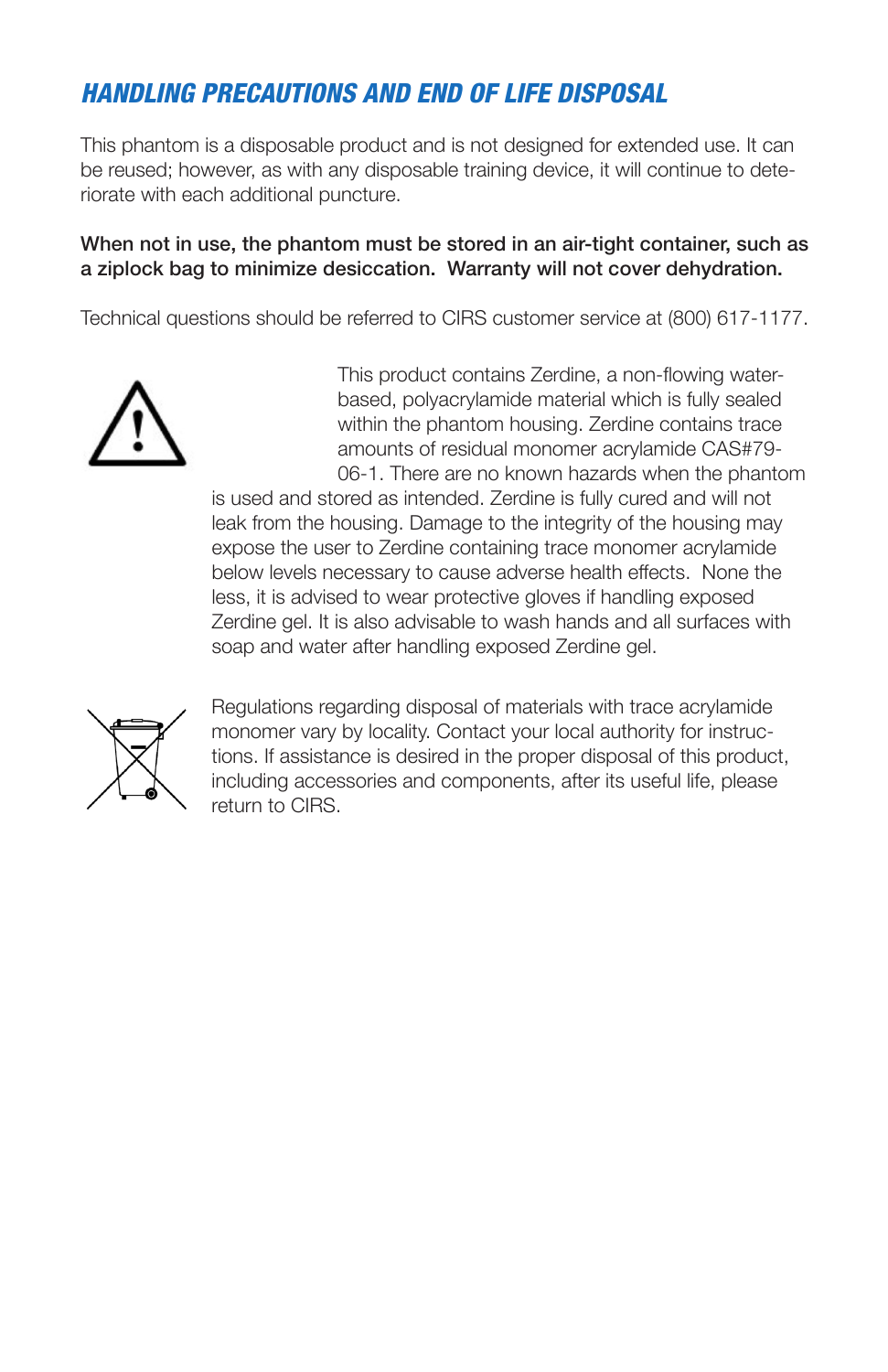# *OBJECTIVE*

The CIRS Model 053I, Ultrasound Prostate Training Phantom was developed with Dr. Peter Grimm and his associates at the Seattle Prostate Institute for hands-on brachytherapy workshops. This version of our prostate training phantom has a smaller prostate gland than the Model 053 and the gland is opaque so seeds can be visualized with and without ultrasound. The included pubic arch provides users with the ability to practice placing seeds around bony structures.

Note: The prostate does not ultrasonically mimic the human prostate.

## *SPECIFICATIONS OF PHANTOM*

#### **Container**

Material: Clear acrylic Dimensions: 11.5 x 7.0 x 9.5 cm Front probe opening: 3.2 cm Ø Rear probe opening: 2.6 cm Ø

## Perineal Membrane

3 mm thick Z-skin™ elastomer

#### Background Gel

Similar to water with very little backscatter or attenuation

## **Urethra**

Dimensions: 0.7 cm Ø Material: Zerdine®<sup>(1)</sup>, low scatter

#### Seminal Vesicles

Dimensions: 7 mm Ø x 10 cm long Material: Zerdine, high scatter

## Prostate

Dimensions: 4 x 4.5 x 4 cm Material: Zerdine, low scatter

## Rectal Wall

Dimensions: 6 x 11 x 0.2 cm Material: Zerdine, high scatter

#### Other Features

Removable pubic arch



*Model 053-I Ultrasound Images*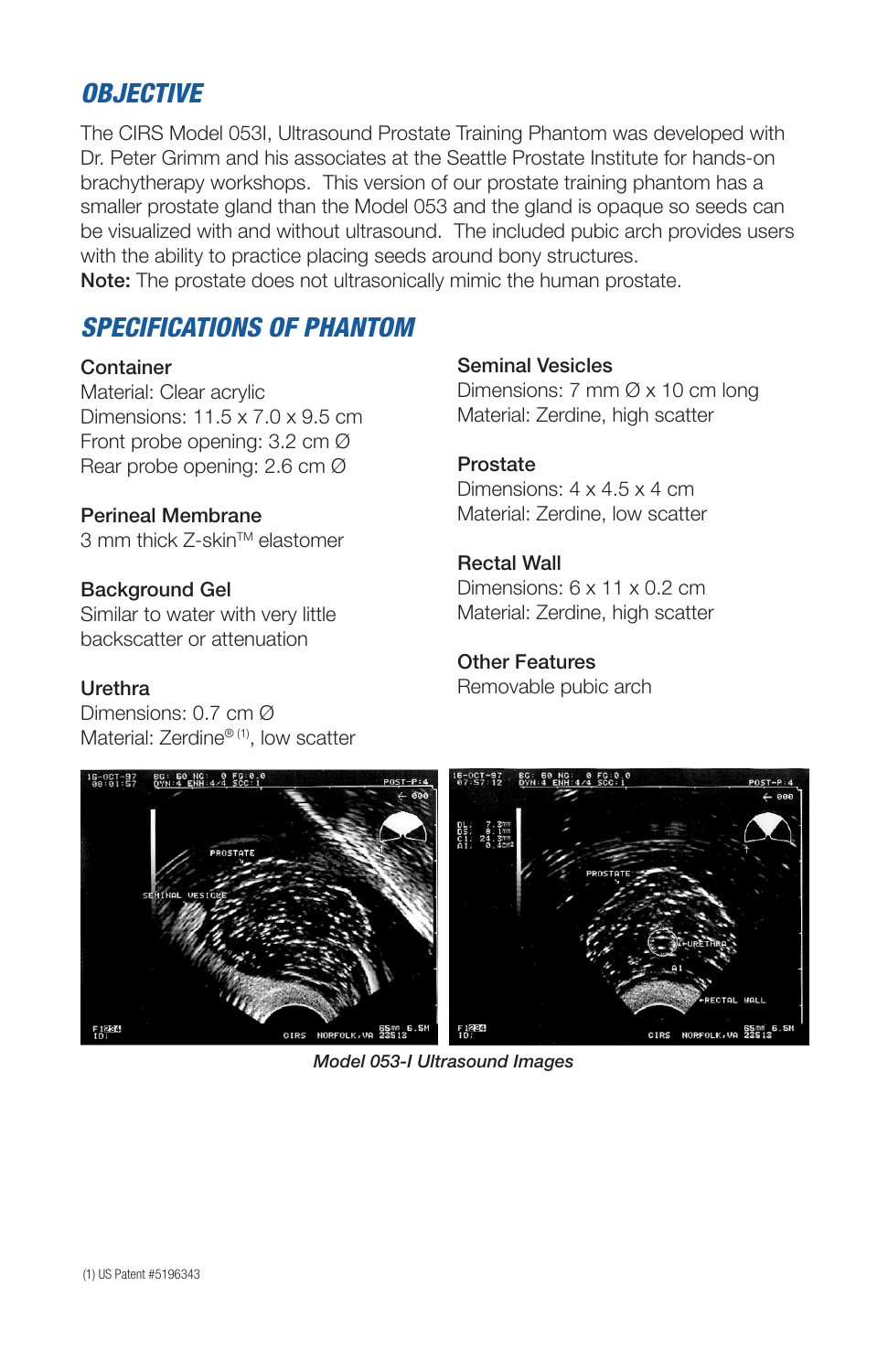

# *USE OF THE PHANTOM*

- 1. Remove phantom from sealed polyethylene bag.
- 2. Remove protective tape from openings in the phantom.
- 3. Scan the prostate in the usual manner using adequate coupling gel. Avoid ex cessive force on the rectal wall to avoid tearing.
- 4. Prostate can be biopsied through rectal wall or through the urethane perineal membrane.

## Note:

- 1. This phantom is a disposable product and is not designed for extended use. It can be reused; however, as with any disposable training device, it will continue to deteriorate with each additional puncture.
- 2. For maximum product lifetime, store the phantom in an airtight bag or container. Standard room temperature and humidity is acceptable for storage. Sub freezing temperatures should be avoided during shipping, as the freeze-thaw cycle may damage housing integrity and displace the targets. High temperatures may accelerate desiccation. If signs of weight loss are seen (such as a sunken scanning surface), contact CIRS for assistance.
- 3. Technical questions should be referred to CIRS customer service at (800) 617-1177.
- 4. CIRS has evaluated the hazards of this fluid and does not believe it poses a hazard at the quantities and concentrations provided. Although this product has been evaluated and found to be safe if used as intended, it is always best to avoid repeated or prolonged skin contact with materials not intended for use on skin.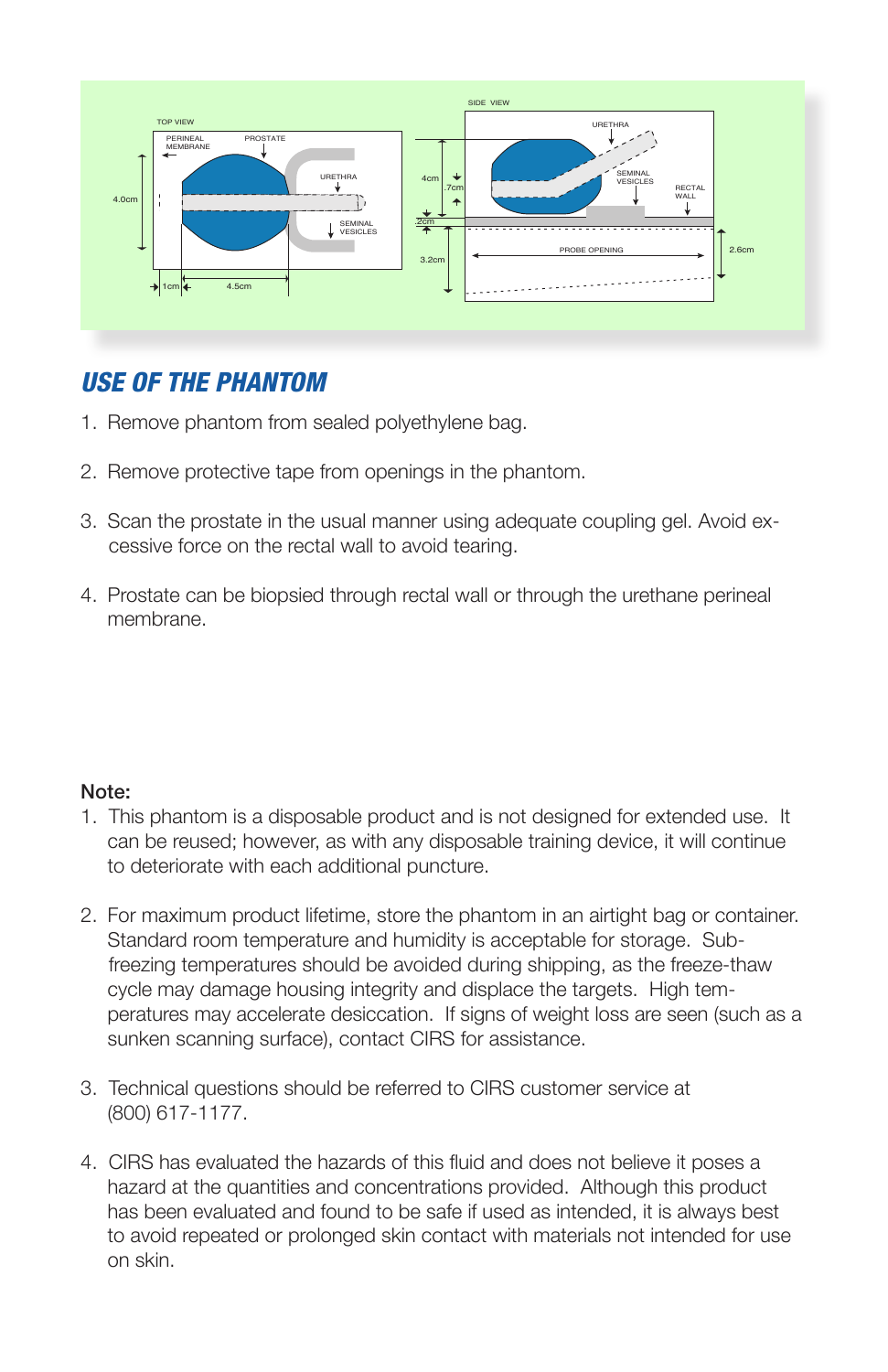# *WARRANTY*

All standard CIRS products and accessories are warranted by CIRS against defects in material and workmanship for a period as specified below. During the warranty period, the manufacturer will repair or, at its option, replace, at no charge, a product containing such defect provided it is returned, transportation prepaid, to the manufacturer. Products repaired in warranty will be returned transportation prepaid.

There are no warranties, expressed or implied, including without limitation any implied warranty of merchantability or fitness, which extend beyond the description on the face hereof. This expressed warranty excludes coverage of, and does not provide relief for, incidental or consequential damages of any kind or nature, including but not limited to loss of use, loss of sales or inconvenience. The exclusive remedy of the purchaser is limited to repair, recalibration, or replacement of the product at manufacturer's option.

This warranty does not apply if the product, as determined by the manufacturer, is defective because of normal wear, accident, misuse, or modification.

#### **Non-Warranty Service**

If repairs or replacement not covered by this warranty are required, a repair estimate will be submitted for approval before proceeding with said repair or replacement.

#### **Returns**

If you are not satisfied with your purchase for any reason, please contact your local distributor prior to returning the product. Visit https://www.cirsinc.com/distributors/ to find your local distributor. If you purchased your product direct through CIRS, call Customer Service at 800-617-1177, email rma@cirsinc.com, or fax an RMA request form to 757-857-0523. CIRS staff will attempt to remedy the issue via phone or email as soon as possible. If unable to correct the problem, a return material authorization (RMA) number will be issued. Non-standard or "customized" products may not be returned for refund or exchange unless such product is deemed by CIRS not to comply with documented order specifications. You must return the product to CIRS within 30 calendar days of the issuance of the RMA. All returns should be packed in the original cases and or packaging and must include any accessories, manuals and documentation that shipped with the product. The RMA number must be clearly indicated on the outside of each returned package. CIRS recommends that you use a carrier that offers shipment tracking for all returns and insure the full value of your package so that you are completely protected if the shipment is lost or damaged in transit. If you choose not to use a carrier that offers tracking or insure the product, you will be responsible for any loss or damage to the product during shipping. CIRS will not be responsible for lost or damaged return shipments. Return freight and insurance is to be pre-paid.

#### **With RMA number, items may be returned to:**

**CIRS** Receiving 900 Asbury Ave, Norfolk, Virginia, 23513 USA

| <b>Product</b>                                        | <b>Warranty Period</b> |
|-------------------------------------------------------|------------------------|
| Model 053-1 - Ultrasound Prostate Training<br>Phantom | 12 Months*             |

\*Please note: once any device has been inserted into the phantom (such as biopsy needles, localization wires, etc.) the 12 month warranty will not cover claims related to material desiccation or needle tracking.